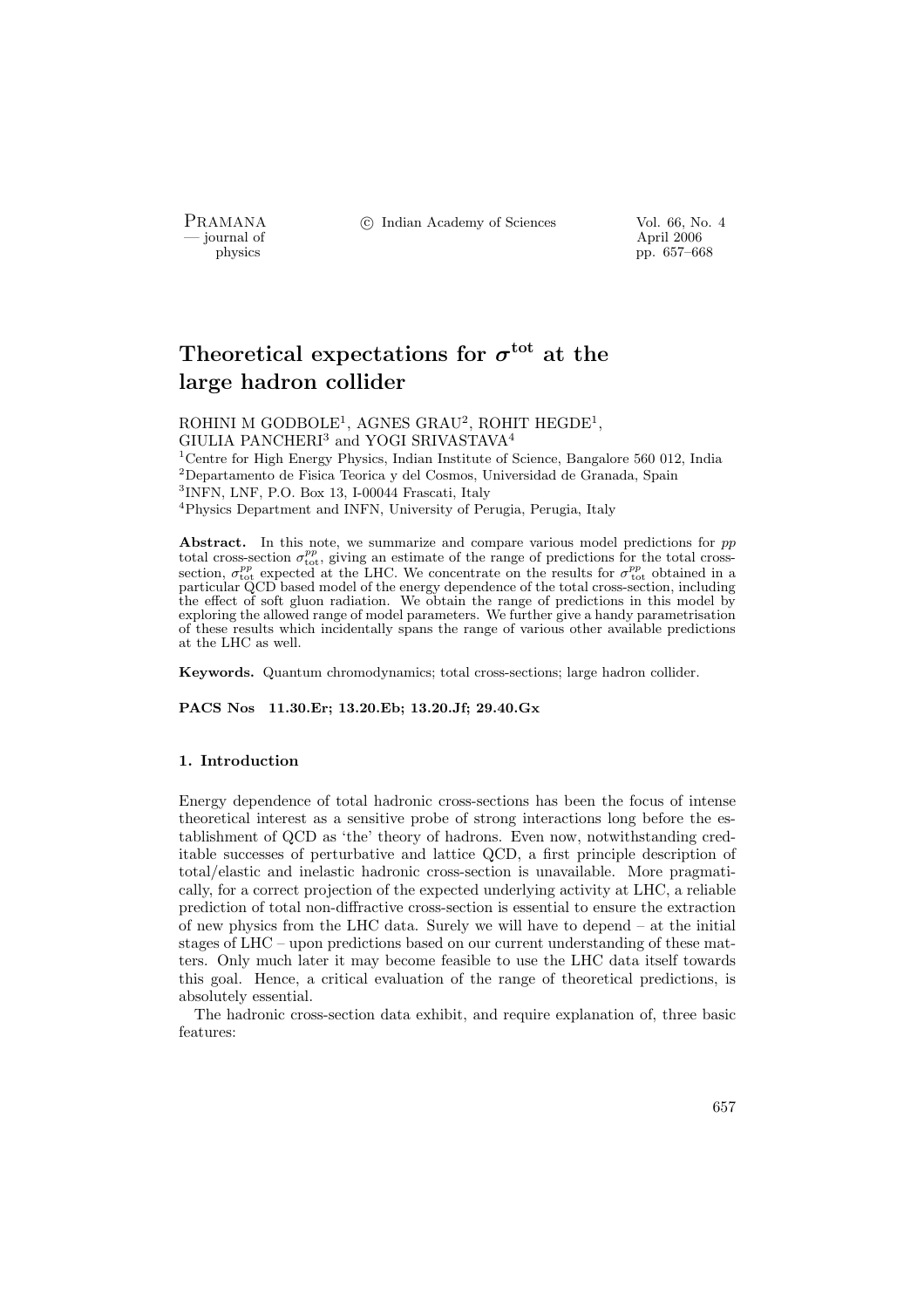(i) the normalization of the cross section,

- (ii) an initial decrease and
- (iii) a subsequent rise with energy.

Various theoretical models exist which are motivated by our theoretical understanding of the strong interactions. The parameters in these models, in most cases, are fitted to explain the observed low energy data and the model predictions are then extrapolated to give the  $\sigma_{\text{tot}}^{pp}$  at the LHC energies. There are different classes of models. The highly successful Donnachie–Landshoff (DL) parametrisation [1] of the form

$$
\sigma_{\text{tot}}(s) = X s^{\epsilon} + Y s^{-\eta},\tag{1}
$$

has been used for a very long time. Here the two terms are understood as arising from the Regge and the Pomeron trajectories, the  $\epsilon$  being approximately close to zero and  $\eta$  being close to 0.5. These values seem to be consistent with a large, but not all, body of the hadronic cross-sections. In this note we will first present phenomenological arguments for the approximate values of these parameters which seem to be required to describe the data satisfactorily. As a matter of fact, there also exist in the literature discussions of the 'hard' Pomeron [2] motivated by the discrepancies in the rate of energy rise observed by E710 [3], E811 [4] and the CDF [5]. In addition, a variety of models exist wherein the observed energy dependence of the cross-section, along with few very general requirements of factorisation, unitarity and/or ideas of finite energy sum rules (FESR), is used to determine the values of model parameters  $[6-12]$ . The so-obtained parametrisations are then extended to make predictions at the LHC energies. There also exist QCD motivated models based on the mini-jet formalism [13–15], wherein the energy rise of the total cross-sections is driven by the increasing number of the low- $x$  gluon–gluon collisions. These models need to be embedded in an eikonal formalism [16] to soften the violent energy rise of the mini-jet cross-sections. Even after eikonalisation the predicted energy rise is harder than the gentle one observed experimentally [15,17]. A QCD based model where the rise is further tamed by the phenomenon of increasing emission of soft gluons by the valence quarks in the colliding hadrons, with increasing energy [18,19], offers a consistent description of  $\sigma_{\text{tot}}^{pp}$ . Thus we have a variety of model predictions for  $\sigma_{\text{tot}}^{pp}$  at the LHC. In this note we compare these predictions with each other to obtain an estimate of the 'theoretical' uncertainty in them.

#### 2. Phenomenological models

The two terms of eq. (1) [1] reflect the well-known duality between resonance and Regge pole exchange on the one hand and background and Pomeron exchange on the other, established in the late 60's through FESR [20]. This correspondence meant that, while at low energy the cross-section could be written as due to a background term and a sum of resonances, at higher energy it could be written as a sum of Regge trajectory exchanges and a Pomeron exchange.

It is well to ask (i) where the 'two-component' structure of eq. (1) comes from and (ii) why the difference in the two powers (in  $s$ ) is approximately a half. Our present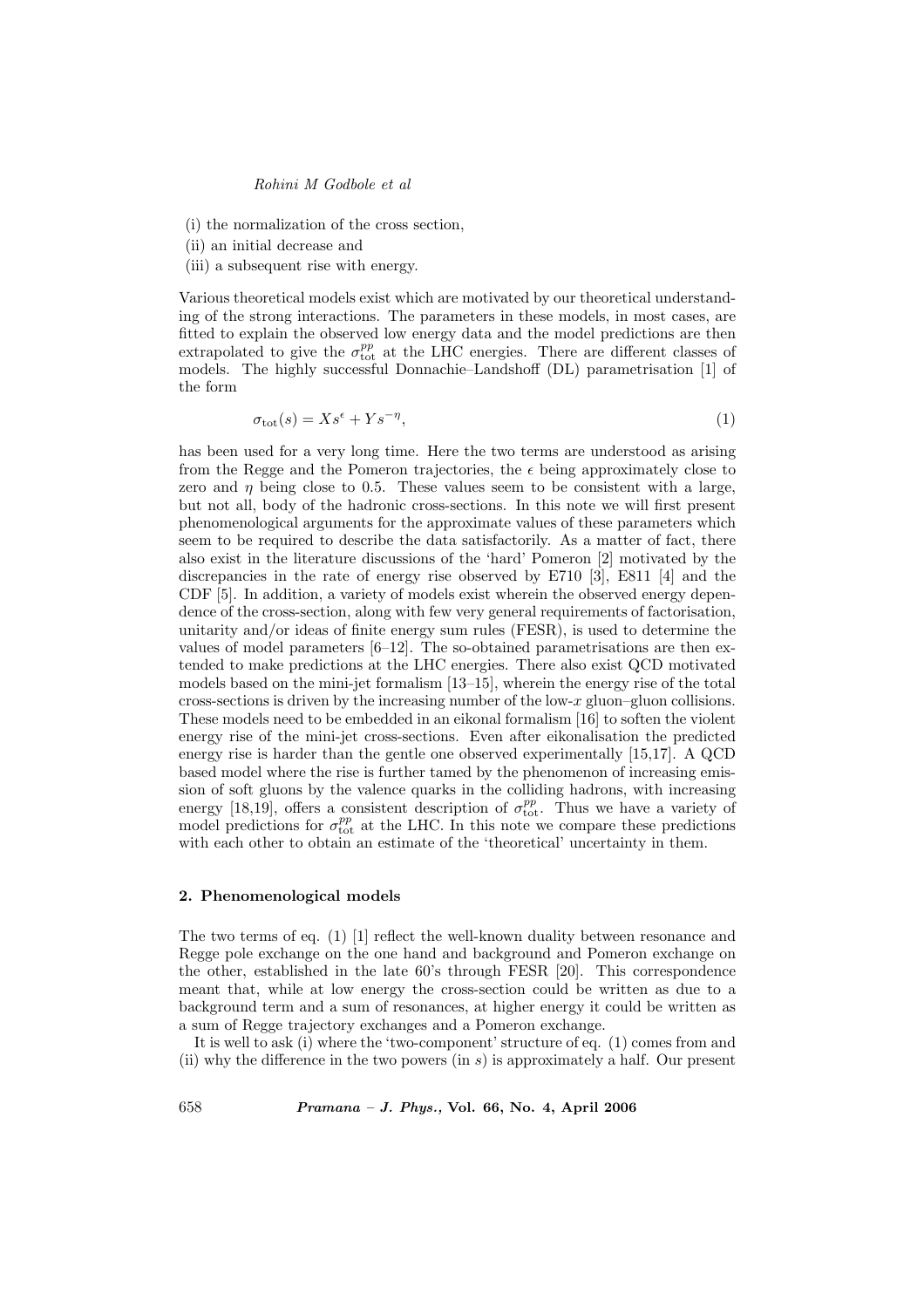## Theoretical expectations for  $\sigma^{tot}$  at the LHC

knowledge of QCD and its employment for a description of hadronic phenomena can be used to provide some insight into the 'two-component' structure of eq. (1). This begins with considerations about the bound state nature of hadrons which necessarily transcends perturbative QCD. For hadrons made of light quarks  $(q)$ and gluons (g), the two terms arise from  $q\bar{q}$  and gg excitations. For these, the energy is given by a sum of three terms: (i) the rotational energy, (ii) the Coulomb energy and (iii) the 'confining' energy. If we accept the Wilson area conjecture in QCD, (iii) reduces to the linear potential [21,22]. Then the hadronic rest mass for a state of angular momentum  $J$  can be obtained by minimising the expression for the energy of two massless particles  $(q\bar{q}$  or  $gg)$  separated by a distance r.

Explicitly, in the CM frame of two massless particles, either a  $q\bar{q}$  or a gg pair separated by a relative distance  $r$  with relative angular momentum  $J$ , the energy is given by

$$
E_i(J,r) = \frac{2J}{r} - \frac{C_i\bar{\alpha}}{r} + C_i\tau r,\tag{2}
$$

where  $i = 1$  refers to  $q\bar{q}$ ,  $i = 2$  refers to  $gg$ ,  $\tau$  is the 'string tension' and the Casimir's are  $C_1 = C_F = 4/3$ ,  $C_2 = C_G = 3$ .  $\bar{\alpha}$  is the QCD coupling constant evaluated at some average value of r and whose precise value will disappear in the ratio to be considered. The hadronic rest mass for a state of angular momentum  $J$  is then computed through minimising the above energy

$$
M_i(J) = \min_r \left[ \frac{2J}{r} - \frac{C_i \bar{\alpha}}{r} + C_i \tau r \right].
$$
 (3)

This is then given by

$$
M_i(J) = 2\sqrt{(C_i \tau)[2J - C_i \bar{\alpha}]}.
$$
\n
$$
(4)
$$

This can then be used to obtain the two sets of linear Regge trajectories

$$
\alpha_i(s) = \frac{C_i \bar{\alpha}}{2} + \left(\frac{1}{8C_i \tau}\right)s = \alpha_i(0) + \alpha_i's,\tag{5}
$$

Note that  $\alpha_i$  are *not* the coupling constants.

Thus, the ratio of the intercepts is given by

$$
\frac{\alpha_{gg}(0)}{\alpha_{q\bar{q}}(0)} = C_{\rm G}/C_{\rm F} = \frac{9}{4}.\tag{6}
$$

Employing our present understanding that resonances are  $q\bar{q}$  bound states while the background, dual to the Pomeron, is provided by gluon–gluon exchanges [22], the above equation can be rewritten as

$$
\frac{\alpha_{\rm P}(0)}{\alpha_{\rm R}(0)} = C_{\rm G}/C_{\rm F} = \frac{9}{4}.\tag{7}
$$

If we restrict our attention to the leading Regge trajectory, namely the degenerate  $\rho - \omega - \phi$  trajectory, then  $\alpha_R(0) = \eta \approx 0.48{\text -}0.5$ , and we obtain for  $\epsilon \approx 0.08{\text -}0.12$ , a rather satisfactory value. The same argument for the slopes gives

Pramana – J. Phys., Vol. 66, No. 4, April 2006 659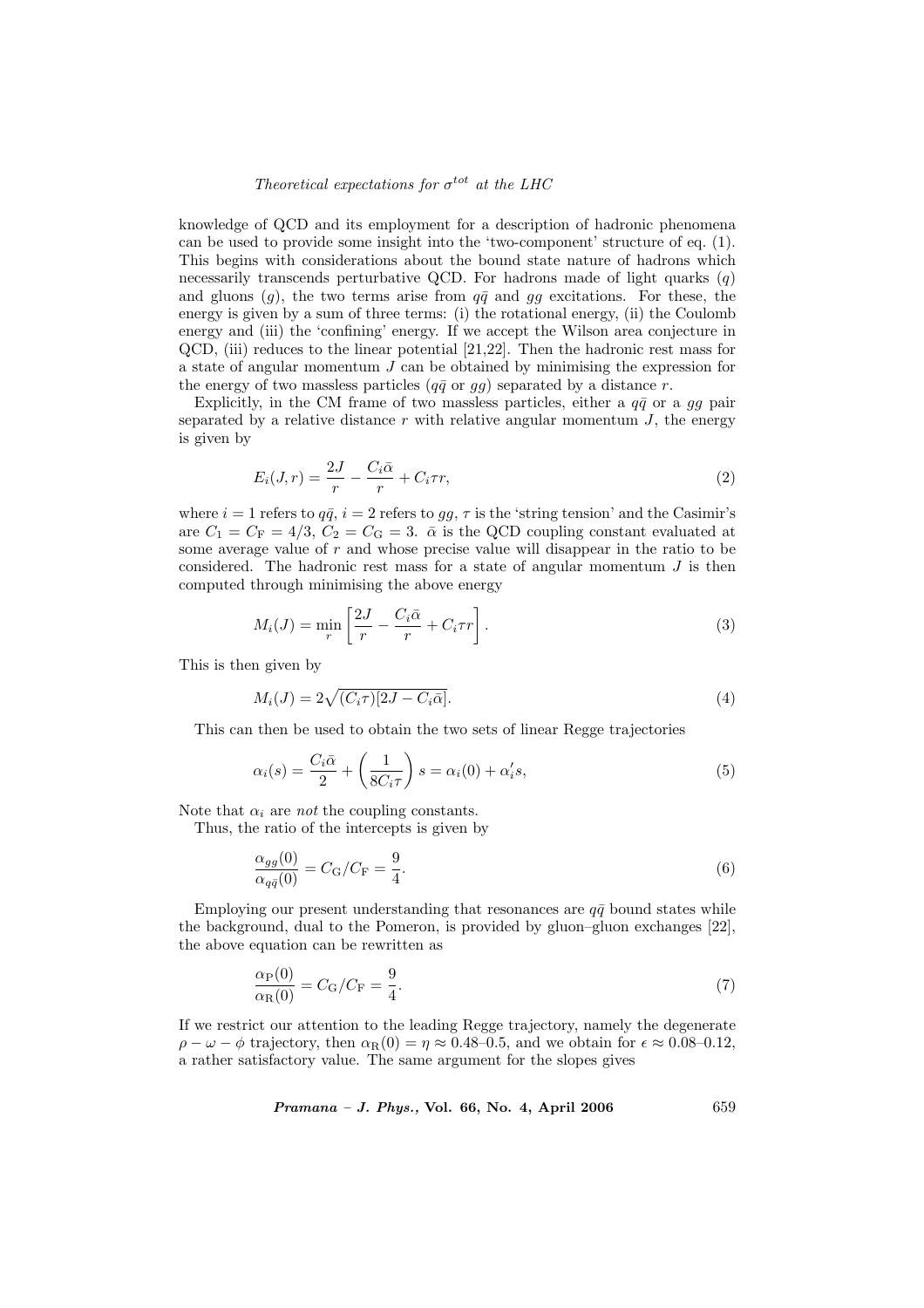$$
\frac{\alpha'_{gg}}{\alpha'_{q\bar{q}}} = C_{\rm F}/C_{\rm G} = \frac{4}{9}.\tag{8}
$$

Hence, if we take for the Regge slope  $\alpha'_R \approx 0.88{\text -}0.90$ , we get for  $\alpha'_P \approx 0.39{\text -}0.40$ , in fair agreement with lattice estimates [23].

We now have good reasons for a break up of the amplitude into two components. To proceed further, it is necessary to realize that precisely because massless hadrons do not exist, eq. (1) violates the Froissart bound and thus must be unitarized. To begin this task, let us first rewrite eq. (1) by putting in the 'correct' dimensions

$$
\bar{\sigma}_{\text{tot}}(s) = \sigma_1 (s/\bar{s})^{\epsilon} + \sigma_2 (\bar{s}/s)^{1/2},\tag{9}
$$

where we have imposed the nominal value  $\eta = 1/2$ . It is possible to obtain [19] rough estimates for the size of the parameters in eq. (9). A minimum occurs in  $\bar{\sigma}_{\text{tot}}(s)$  at  $s = \bar{s}$ , for  $\sigma_2 = 2\epsilon\sigma_1$ . If we make this choice, then eq. (9) has one less parameter and it reduces to

$$
\bar{\sigma}_{\text{tot}}(s) = \sigma_1[(s/\bar{s})^{\epsilon} + 2\epsilon(\bar{s}/s)^{1/2}].\tag{10}
$$

We can isolate the rising part of the cross-section by rewriting the above as

$$
\bar{\sigma}_{\text{tot}}(s) = \sigma_1 [1 + 2\epsilon (\bar{s}/s)^{1/2}] + \sigma_1 [(s/\bar{s})^{\epsilon} - 1]. \tag{11}
$$

Equation (11) separates cleanly the cross-section into two parts: the first part is a 'soft' piece which shows a saturation to a constant value (but which contains no rise) and the second a 'hard' piece which has all the rise. Moreover,  $\bar{s}$  naturally provides the scale beyond which the cross-sections would begin to rise. Thus, our 'Born' term assumes the generic form

$$
\sigma_{\text{tot}}^{\text{B}}(s) = \sigma_{\text{soft}}(s) + \vartheta(s - \bar{s})\sigma_{\text{hard}}(s)
$$
\n(12)

with  $\sigma_{\text{soft}}$  containing a constant (the 'old' Pomeron with  $\alpha_{\text{P}}(0) = 1$ ) plus a (Regge) term decreasing as  $1/\sqrt{s}$  and with an estimate for their relative magnitudes ( $\sigma_2/\sigma_1 \sim 2\epsilon$ ). In the eikonalised mini-jet model used by us [19] the rising part of the cross-section  $\sigma_{\text{hard}}$  is provided by jets which are calculable by perturbative QCD, obviating (at least in principle) the need of an arbitrary parameter  $\epsilon$ . An estimate of  $\sigma_1$  can also be obtained [19] and is ~ 40 mb.

As said earlier, the DL parametrisation [1] is a fit to the existing data of the form given by eq. (1), with  $\epsilon = 0.0808$ ,  $\eta = 0.4525$ . This fit has been extended to include a 'hard' Pomeron [2] due to the discrepancy between different data sets. The BH model [6] gives a fit to the data using duality constraints. The BH fit for  $\sigma^{\pm} = \sigma^{\bar{p}p}/\sigma^{pp}$  as a function of beam energy  $\nu$ , is given as

$$
\sigma^{\pm} = c_0 + c_1 \ln(\nu/m) + c_2 \ln^2(\nu/m) + \beta_{P'}(\nu/m)^{\mu-1} \pm \delta(\nu/m)^{\alpha-1},
$$

where  $\mu = 0.5, \alpha = 0.415$  and all the other parameters in mb are  $c_0 = 37.32, c_1 =$  $-1.440 \pm 0.07$ ,  $c_2 = 0.2817 \pm 0.0064$ ,  $\beta_{P'} = 37.10$ ,  $\delta = -28.56$ . The fit obtained by Igi and Ishida [8] using the finite energy sum rules (FESR) gives LHC predictions very similar to those given by the BH  $[6]$  fit. Avila *et al*  $[9]$  gave a fit using analyticity arguments whereas Cudell  $et$   $al$  [10] gave predictions at the LHC energies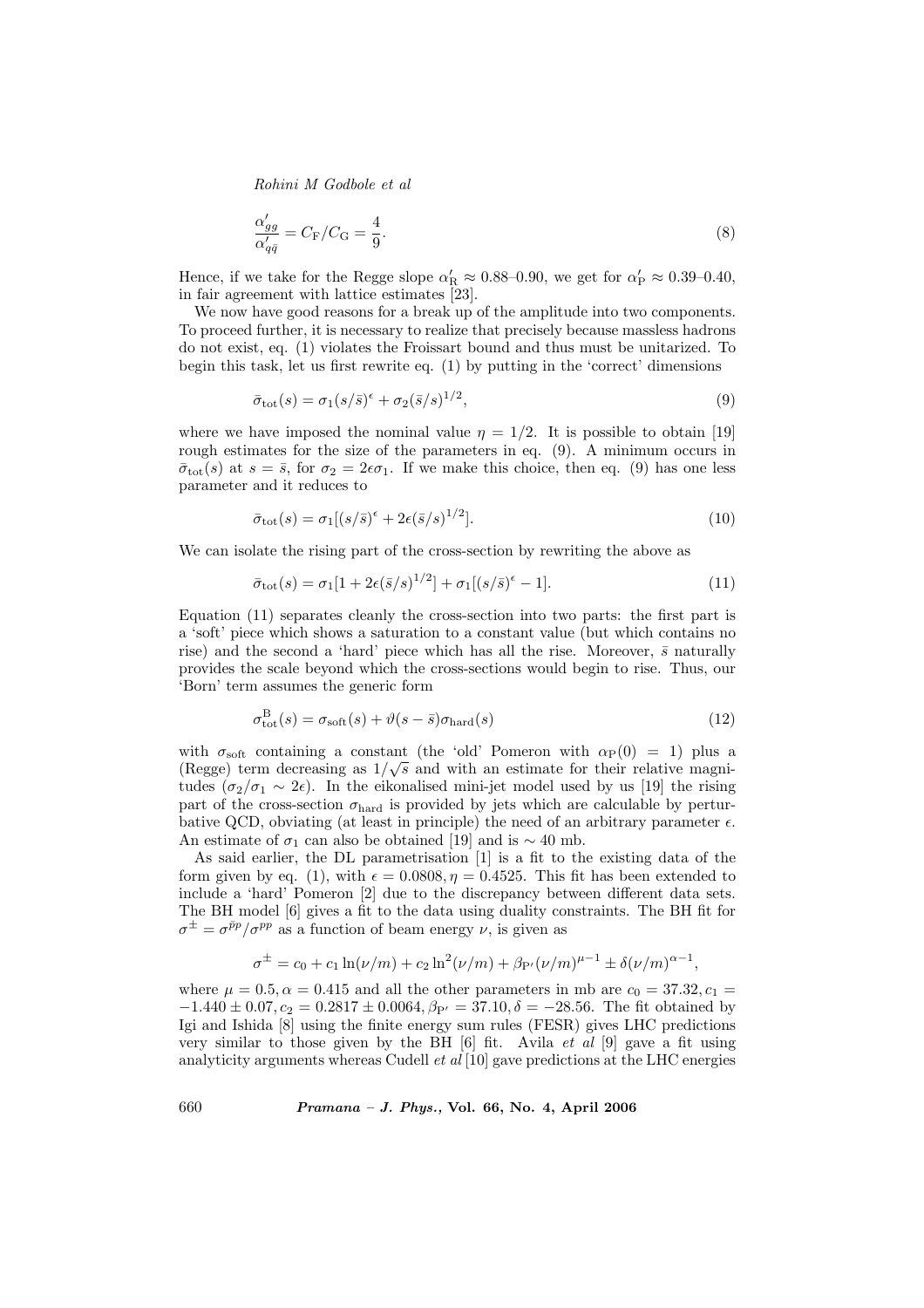## Theoretical expectations for  $\sigma^{tot}$  at the LHC

by extrapolating fits obtained to the current data again using constraints from unitarity, analyticity of the S-matrix, factorisation, coupled with a requirement that the cross-section asymptotically goes to a constant as  $\ln(s)$  or  $\ln^2(s)$ , in the framework of the COMPETE program.

In the mini-jet models the energy rise of  $\sigma_{\text{tot}}^{pp}$  is driven by the increase with energy of the  $\sigma_{\rm jet}^{AB}$  given by

$$
\sigma_{\text{jet}}^{AB}(s) = \int_{p_{t_{\text{min}}}}^{\sqrt{S}/2} \mathrm{d}p_t \int_{4p_t^2/s}^1 \mathrm{d}x_1 \int_{4p_t^2/(x_1s)}^1 \mathrm{d}x_2 \sum_{i,j,k,l} f_{i|A}(x_1) f_{j|B}(x_2) \times \frac{\mathrm{d}\hat{\sigma}_{ij \to kl}(\hat{s})}{\mathrm{d}p_t},
$$
\n(13)

where subscripts A and B denote particles  $(\gamma, p, \ldots), i, j, k, l$  are partons and  $x_1, x_2$ the fractions of the parent particle momentum carried by the parton.  $\hat{s} = x_1x_2s$ and  $\hat{\sigma}$  are hard partonic scattering cross-sections. This parton model used in the calculation is illustrated in figure 1. Note here that the experimentally measured parton densities in the proton and the elements of perturbative QCD is all the input needed for the calculation of  $\sigma_{\rm jet}^{AB}$ . The rate of rise with energy of this crosssection is determined by  $p_{t \min}$  and the low-x behaviour of the parton densities. As said before, the rise with energy of this cross-section is much steeper than can be tolerated with the Froissart bound. Hence it has to be embedded in an eikonal formulation given by

$$
\sigma_{\text{tot}}^{AB} = 2 \int d^2 \vec{b} [1 - e^{-\Im m \chi^{AB}(b,s)}], \tag{14}
$$

where  $\text{Re }\chi^{AB}(b,s) = 0$  and  $2\Im m \chi^{AB}(b,s) = n^{AB}(b,s)$  is the average number of multiple collisions which are Poisson distributed. As outlined in eq. (11) this quantity too has contributions coming from soft and hard physics and can be written as

$$
n^{AB}(b,s) = n_{\text{soft}}^{AB} + n_{\text{hard}}^{AB}
$$
  
\n
$$
\simeq A_{\text{soft}}^{AB}(b)\sigma_{\text{soft}}^{AB}(s) + A_{\text{jet}}^{AB}(b)\sigma_{\text{jet}}^{AB}(s). \tag{15}
$$

In the second step the number  $n(b, s)$  has been assumed to be factorisable into an overlap function  $A(b)$  and the cross-section  $\sigma$ .

The sketch in figure 2 indicates the relationship between the multiple scatterings and the overlap function. The assumption of factorisation as well as the split up between the two contributions, hard and soft, for the  $n(b, s)$  are only approximate. The extent to which this softens the energy rise, depends on the b dependence of  $n(b, s)$ , i.e., that of  $A(b)$  in the factorised case. The normal assumption of using the same form of  $A(b)$  for both the hard and the soft part, given by the Fourier transform of the electromagnetic form factor (FF), still gives too steep a rise even in this eikonalised mini-jet model (EMM) [16]. In our model this rise is tamed by including the effect on the transverse momentum distribution of the partons in the proton, of the soft gluon emission from the valence quarks in the proton [18]; the effect increasing with increasing energy. In this description, the transverse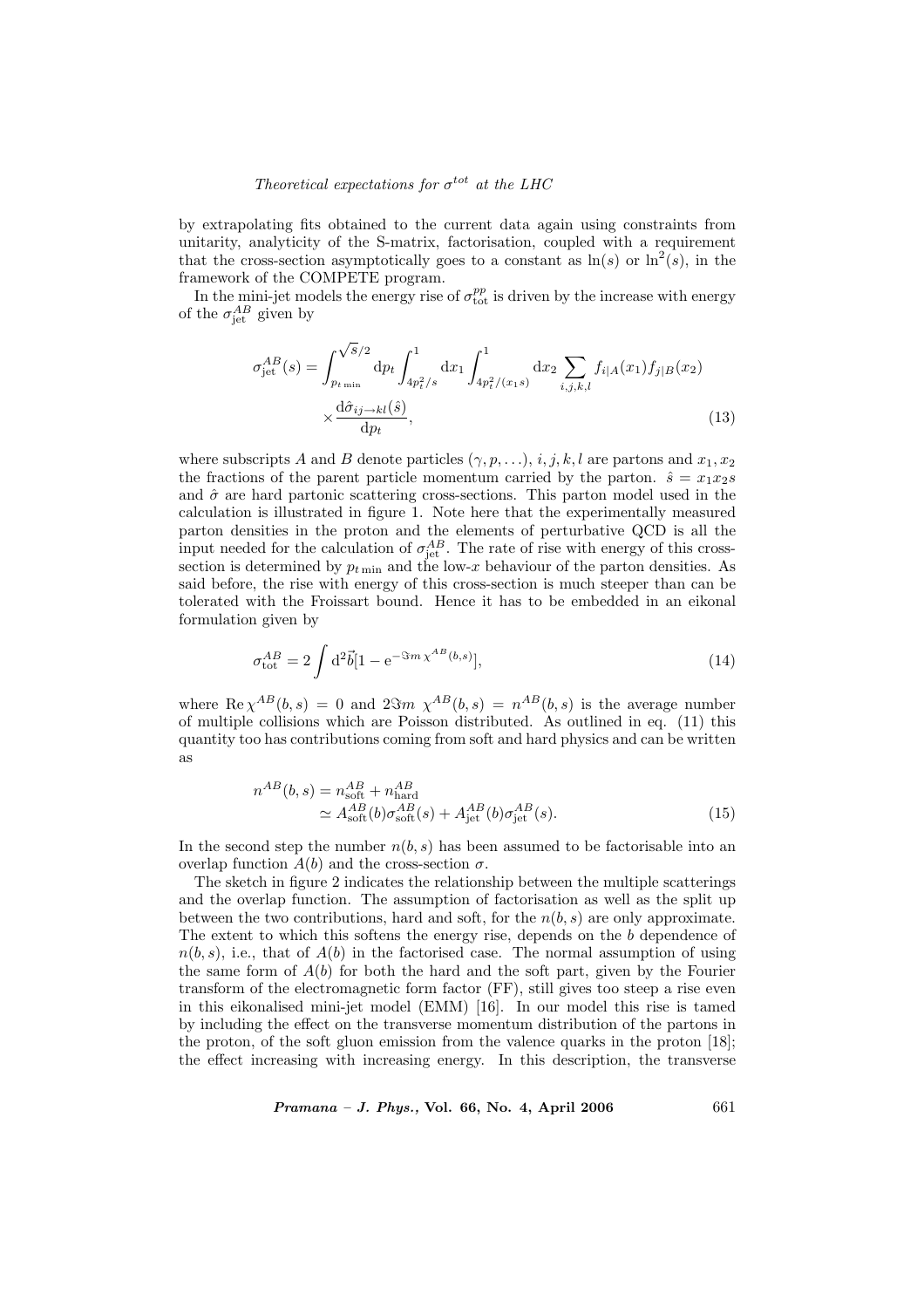Rohini M Godbole et al



Figure 1. Parton model picture for jet production.



Figure 2. Multiple scattering giving rise to the transverse overlap of the hadrons.

momentum distribution of the quarks in a proton can then be calculated in a semiclassical picture as arising from the re-summation of a large number of soft gluons. This in turn allows us to calculate the transverse overlap function.

Figure 3 sketches the multiple emissions of gluons which gives rise to the transverse momentum distribution of the valence quarks and hence the overlap function. The non-perturbative soft part of the eikonal includes only limited low energy gluon emission and leads to the initial decrease in the proton–proton cross-section. On the other hand, the rapid rise in the hard, perturbative jet part of the eikonal is tamed into the experimentally observed mild increase by soft gluon radiation whose maximum energy  $(q_{\text{max}})$  rises slowly with energy. Thus the overlap functions  $A(b)$ are no longer a function of b alone. We denote the corresponding overlap function by  $A_{BN}(b,q_{\text{max}})$ . The  $\sigma_{\text{tot}}^{pp}$  can then be computed using eq. (14) where  $2\Im m\chi^{pp}(b,s)$ is given by

$$
2\Im m\,\chi(b,s) = n(b,s;q_{\text{max}},p_{t\,\text{min}}) = n_{\text{soft}} + n_{\text{jet}}
$$
  
=  $A_{\text{soft}}(b,s)\sigma_{\text{soft}}(s) + A_{BN}(b,q_{\text{max}})\sigma_{\text{jet}}(s).$  (16)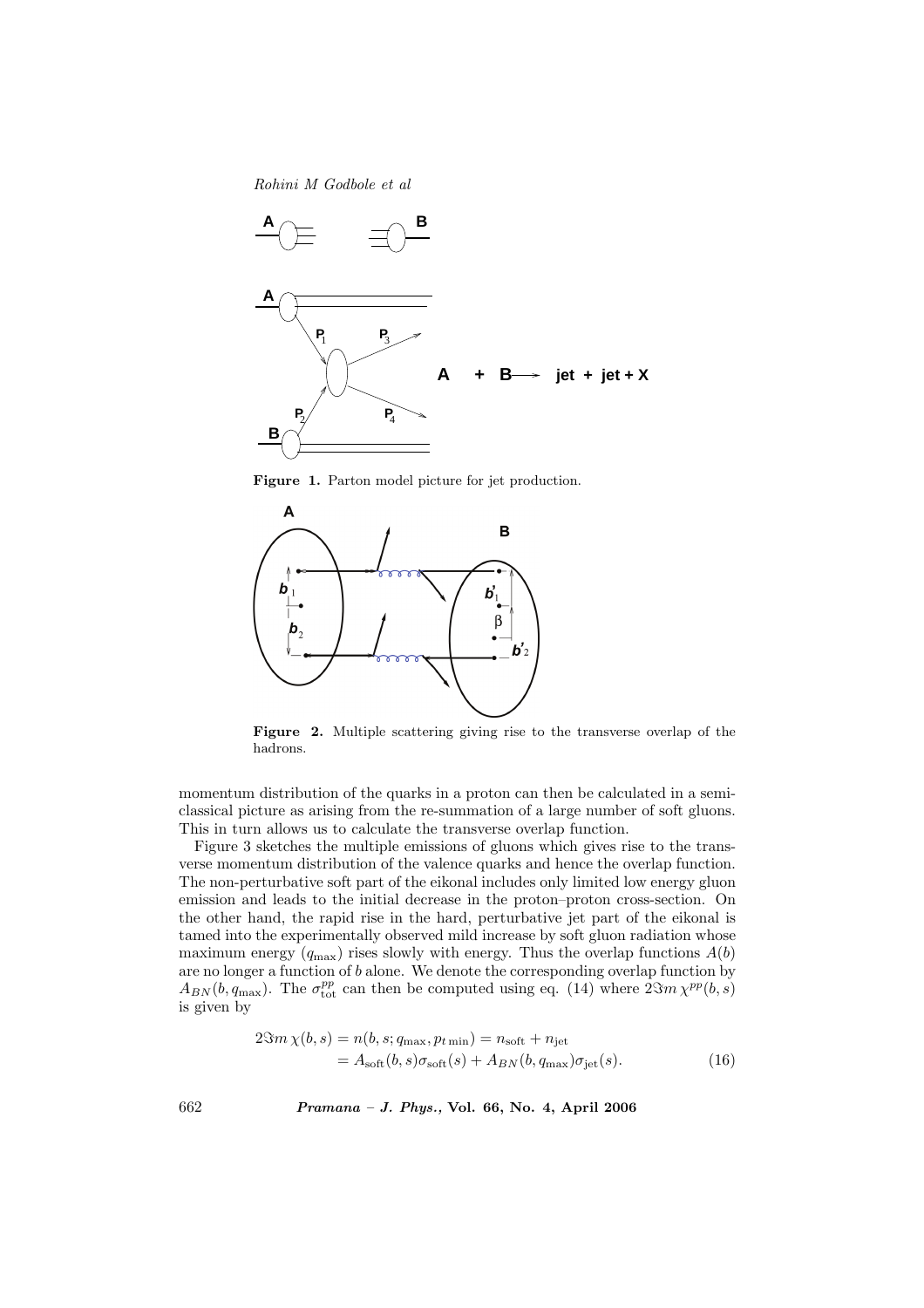Theoretical expectations for  $\sigma^{tot}$  at the LHC





The function  $A_{BN}(b, q_{\text{max}})$  [18] is determined by  $q_{\text{max}}$ , which in turn depends on the energy and the kinematics of the subprocess. What we use is its average value over all the momentum fractions of the parent partons. We need to further make a model for the 'soft' part  $A_{\text{soft}}$ , which is determined by the non-perturbative dynamics. It is this part of the eikonal that contributes to the  $\sigma_{\text{tot}}^{pp}$  at high energies through its impact on the turn around from the decreasing Regge behaviour to the softly rising mipact on the turn around from the decreasing regge behaviour to the soltly rising<br>behaviour around  $\sqrt{s} \simeq 15$  GeV, where the hard part contribution is minuscule. Note that we have taken  $n_{\text{soft}}$  to be factorised into a constant soft cross-section  $\sigma_{\text{soft}}$ and taken  $A_{\text{soft}}$  to be given by the function  $A_{BN}(b, q_{\text{max}}^{\text{soft}})$  except for the fact that it is not possible to calculate the  $q_{\text{max}}^{\text{soft}}$  for the soft processes, as in the case of hard processes. We further postulate that the  $q_{\text{max}}$  is the same for the hard and soft processes at low energy, parting company around 10 GeV where the hard processes start becoming important. A good fit to the data requires  $q_{\text{max}}$  at low energies to be a very slowly decreasing function of energy, with a value around 0.20 MeV at  $\overline{C}$ s a very slowly decreasing function of energy, with a value around 0.20 MeV at  $\overline{s} = 5$  GeV rising to about 0.24 MeV,  $\sqrt{s} \ge 10$  GeV, the upper value of this soft scale being completely consistent with our picture of the proton. Further, we need to fix one more parameter for non-perturbative region, the  $\sigma_{soft}$ . For the pp case it is a constant  $\sigma_0$  which will fix the normalization of  $\sigma_{\text{tot}}^{pp}$ , whereas for the  $p\bar{p}$  the to it is a constant  $\sigma_0$  which will fix the normalization of  $\sigma_{\rm tot}^2$ , whereas for the pp the duality arguments suggest that there is an additional  $\sqrt{s}$  dependent piece  $\simeq 1/\sqrt{s}$ . Thus neglecting the real part of the eikonal,  $n(b, s)$  in our model is given by

$$
n(b,s) = A_{BN}(b,q_{\text{max}}^{\text{soft}})\sigma_{\text{soft}}^{pp,\bar{p}} + A_{BN}(b,q_{\text{max}}^{\text{jet}})\sigma_{\text{jet}}(s;p_{t\text{ min}}),
$$
\n(17)

where

$$
\sigma_{\text{soft}}^{pp} = \sigma_0, \quad \sigma_{\text{soft}}^{p\bar{p}} = \sigma_0 \left( 1 + \frac{2}{\sqrt{s}} \right). \tag{18}
$$

Thus the parameters of the model are  $p_{t \text{min}}$  and  $\sigma_0$ . In addition, the evaluation of  $A_{BN}$  involves  $\alpha_s$  in the infrared region, for which we use a phenomenological form inspired by the Richardson potential  $[18]$ . This involves a parameter  $p$  which for the Richardson potential takes value 1. Values of  $p_{t \text{min}}, \sigma_0$  and p which give a good fit to the data with the GRV parametrisation of the proton densities [24] are 1.15 GeV, 48 mb and 3/4 respectively, as presented in ref. [19]. These values are consistent with the expectations of the general argument [19]. We expect these best fit values to change somewhat with the choice of parton density functions (PDF). Since we are ultimately interested in the predictions of the model at TeV energies, we need PDF parametrisation which cover both the small and large  $Q^2$ range  $(2 < Q^2 < 10^4)$  as well as are valid up to rather small values of  $x (\sim 10^{-5})$ . Further, since our calculation here is only LO, for consistency we have to use LO densities. We have repeated the exercise then for a range of PDF's [25–27] meeting these requirements. For each PDF, it is onset of the rise that fixes the  $p_{t min}$ ,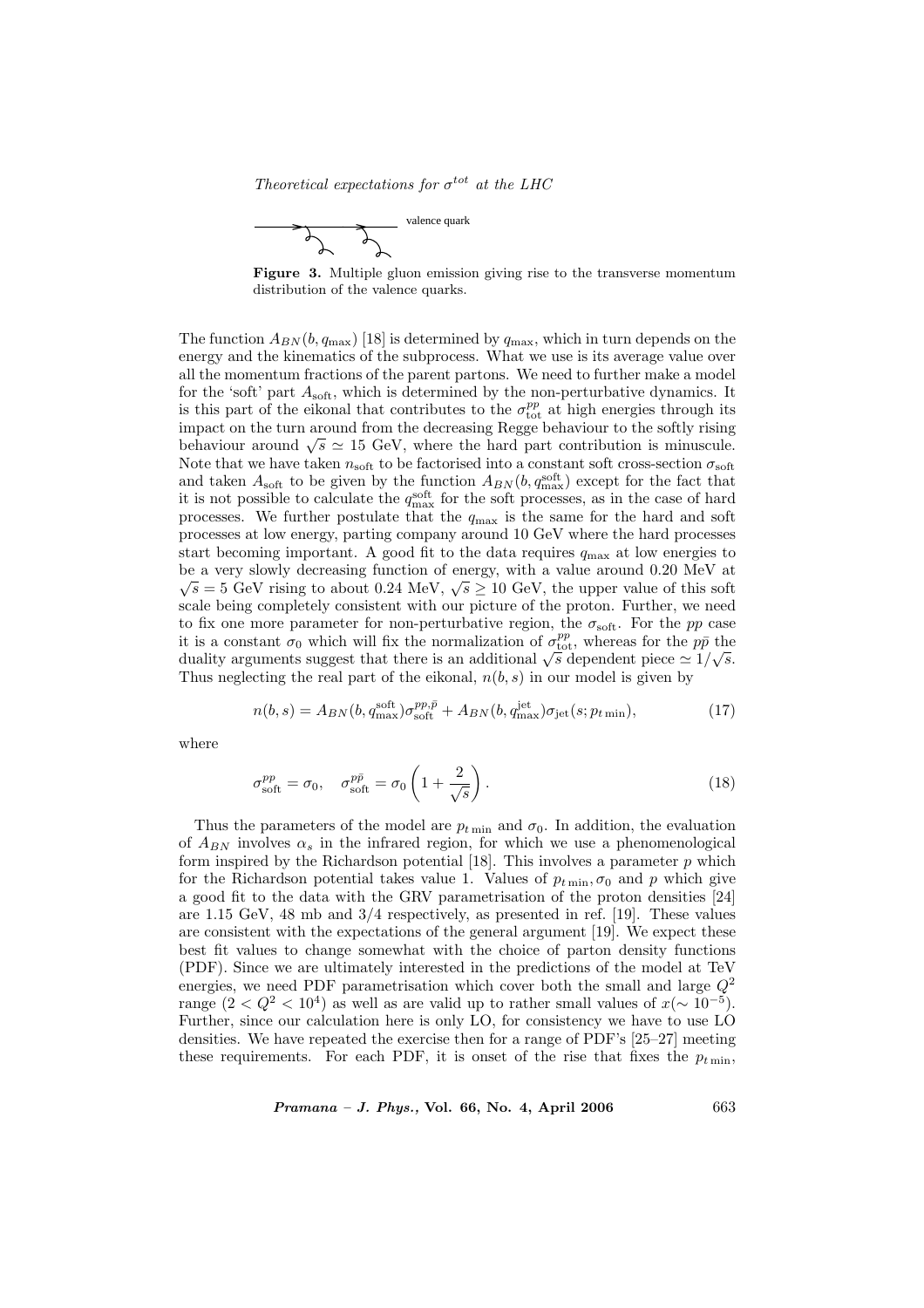

Figure 4. Comparison of the G.G.P.S. model [19] predictions for GRV [24] and GRV98lo [26] densities with the BH [6] predictions.

 $\sigma_0$  controlling the normalisation and p determining the slope of the rising part of the cross-section. We find that it is possible to get a satisfactory description of all the current data, for all the choices of PDF's considered. The corresponding range of values of  $p_{t \text{min}}$ ,  $\sigma_0$  and p are given in table 1. Figure 4 compares with the data the predictions of our QCD based model along with those obtained by the considerations of unitarity and factorisation [6]. As can be seen clearly, both are able to describe the current data on total cross-sections equally satisfactorily. As can be seen from figures 4 and 5, it is possible to get equally satisfactory description of the data in our QCD based model, for all the chosen PDF's, by tuning the soft parameters by a small amount. In the next section we compare these model results with the predictions of all the other models.

## 3. Model predictions for  $\sigma_{\rm tot}^{pp}$  at the LHC

Figure 6 summarises the predictions of the different models described in the previous section. The shaded area gives the range of predictions in the eikonalised minijet model with soft gluon re-summation [19] (the G.G.P.S. model), the different PDF's used giving the range as described in the earlier section. The solid line gives prediction obtained using the GRV parton densities [24] in the model. The curve d indicates predictions of the DL fit [1]. The (BH) curve c and the uppermost curve a, are the results of two analytical models incorporating constraints from unitarity and analyticity, from [6] and [9], respectively. The predictions obtained by Igi and Ishida, using FESR follows very closely to that given by the BH curve. Further, curve  $b$  is the result of a fit by the COMPETE collaboration [10]. The parametrisation for the DL curve and BH curve is already given in the last section.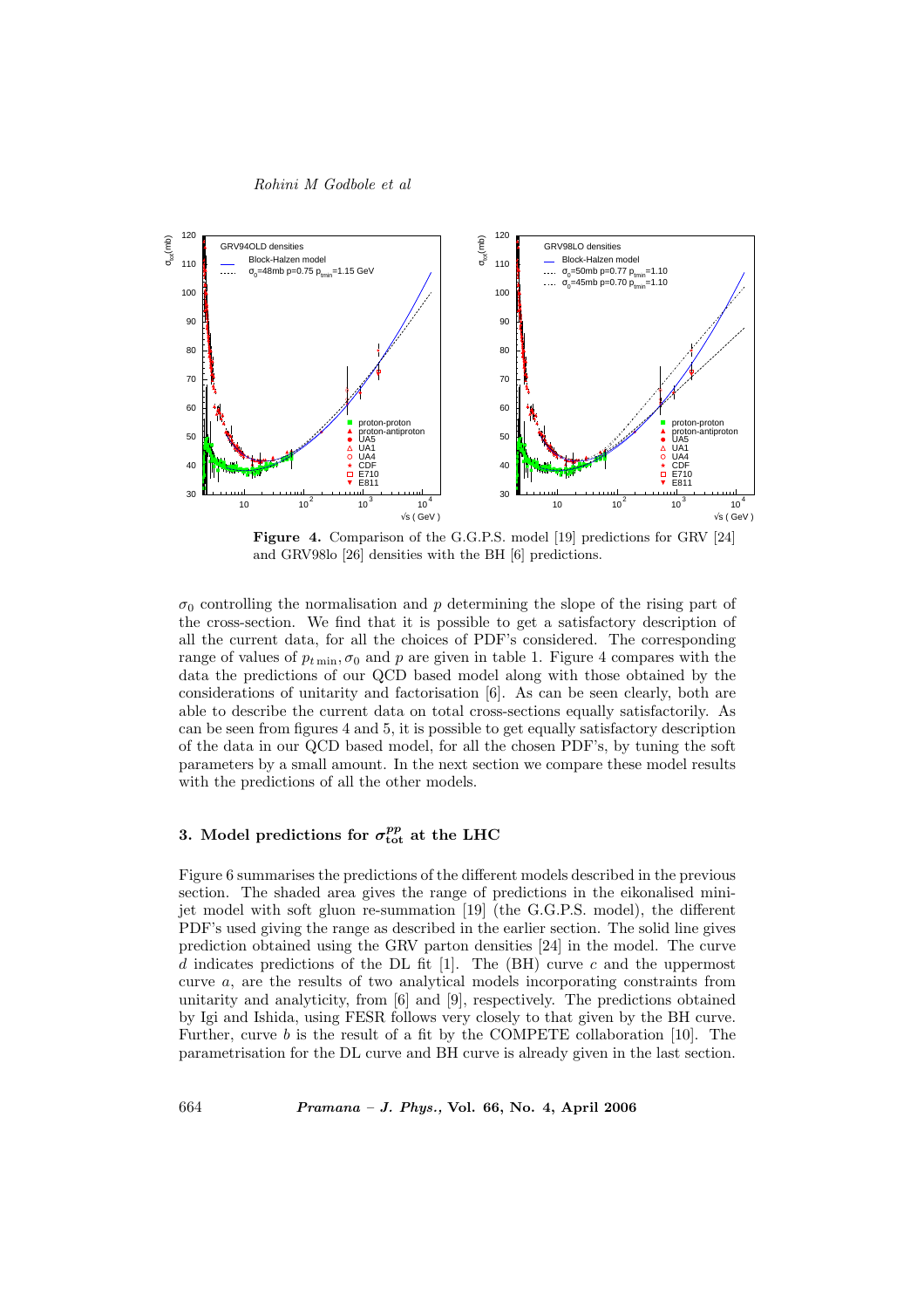

Figure 5. Predictions of the G.G.P.S model [19] for the GRV94lo [25] and the MRST [27] densities for model parameters mentioned in table 1.

It is gratifying to see that the range of results of our QCD motivated mini-jet models for the LHC span the other predictions obtained in models using unitarity, factorisation, analyticity along with fits to the current data. Thus the two sets of predictions seem consistent with each other.

We have parametrised the results of our EMM model with a  $\ln^2(s)$  fit. We found that in most cases this gave a better representation of our results than a fit of the Regge–Pomeron type of the form of eq. (1). The top edge of the EMM model prediction is obtained for the MRST parametrisation whereas the lower edge for the GRV98lo. We give fits to our results for  $\sigma^{pp}$  of the form

| <b>PDF</b>       | $p_{t \min}$ (GeV) | $\sigma_0$ (mb) | $\boldsymbol{p}$ |
|------------------|--------------------|-----------------|------------------|
| GRV [24]         | 1.15               | 48              | 0.75             |
| GRV94lo [25]     | 1.10               | 46              | 0.72             |
|                  | 1.10               | 51              | 0.78             |
| GRV98lo [26]     | 1.10               | 45              | 0.70             |
|                  | 1.10               | 50              | 0.77             |
| <b>MRST</b> [27] | 1.25               | 47.5            | 0.74             |
|                  | 1.25               | 44              | 0.66             |

**Table 1.** Values of  $p_{t \text{min}}$  and  $\sigma_0$  corresponding to the different parton densities in the proton, for which the EMM (as described in ref. [19]) gives a satisfactory description of  $\sigma_{\rm tot}^{pp}$ .

 $Pramana - J. Phys., Vol. 66, No. 4, April 2006$  665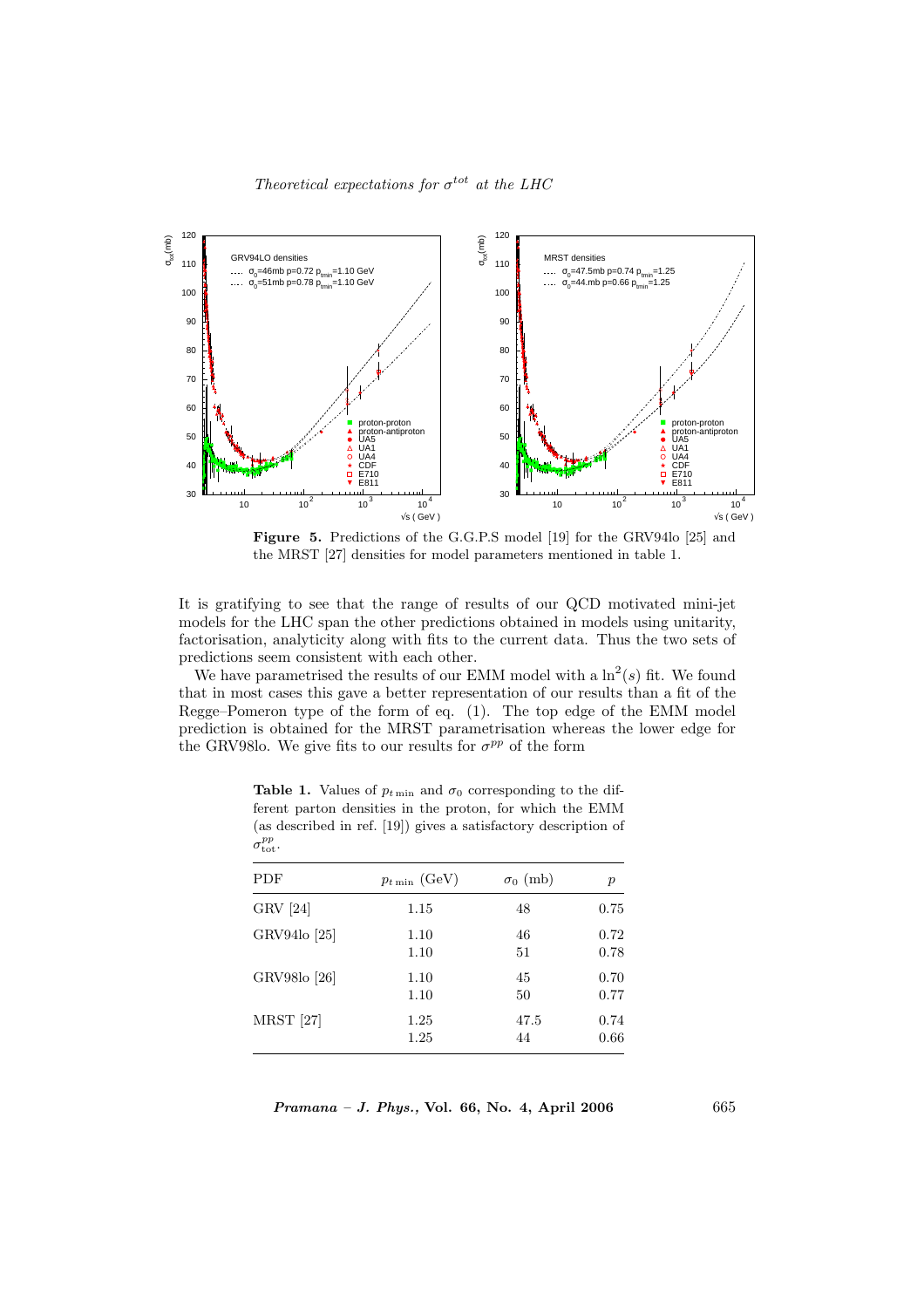Rohini M Godbole et al



**Figure 6.** Predictions for  $\sigma_{\text{tot}}^{pp}$  in various models. The shaded area gives the range of results in the eikonalised mini-jet model with soft gluon re-summation [19] (the G.G.P.S. model) the solid line giving the prediction obtained using the GRV parton densities  $[24]$  in the model. Curve  $d$  indicates predictions for the DL fit [1]. Curve c and the uppermost curve  $a$ , are the results of two analytical models incorporating constraints from unitarity and analyticity, from [6] and [9], respectively. The prediction obtained by Igi and Ishida, using FESR follows very closely to that given by the BH curve. Further, curve b is the result of a fit by the COMPETE collaboration [10].

$$
\sigma_{\text{tot}}^{pp} = a_0 + a_1 s^b + a_2 \ln(s) + a_3 \ln^2(s). \tag{19}
$$

The values of various parameters for the top end lower edge as well as the central curve are given in table 2.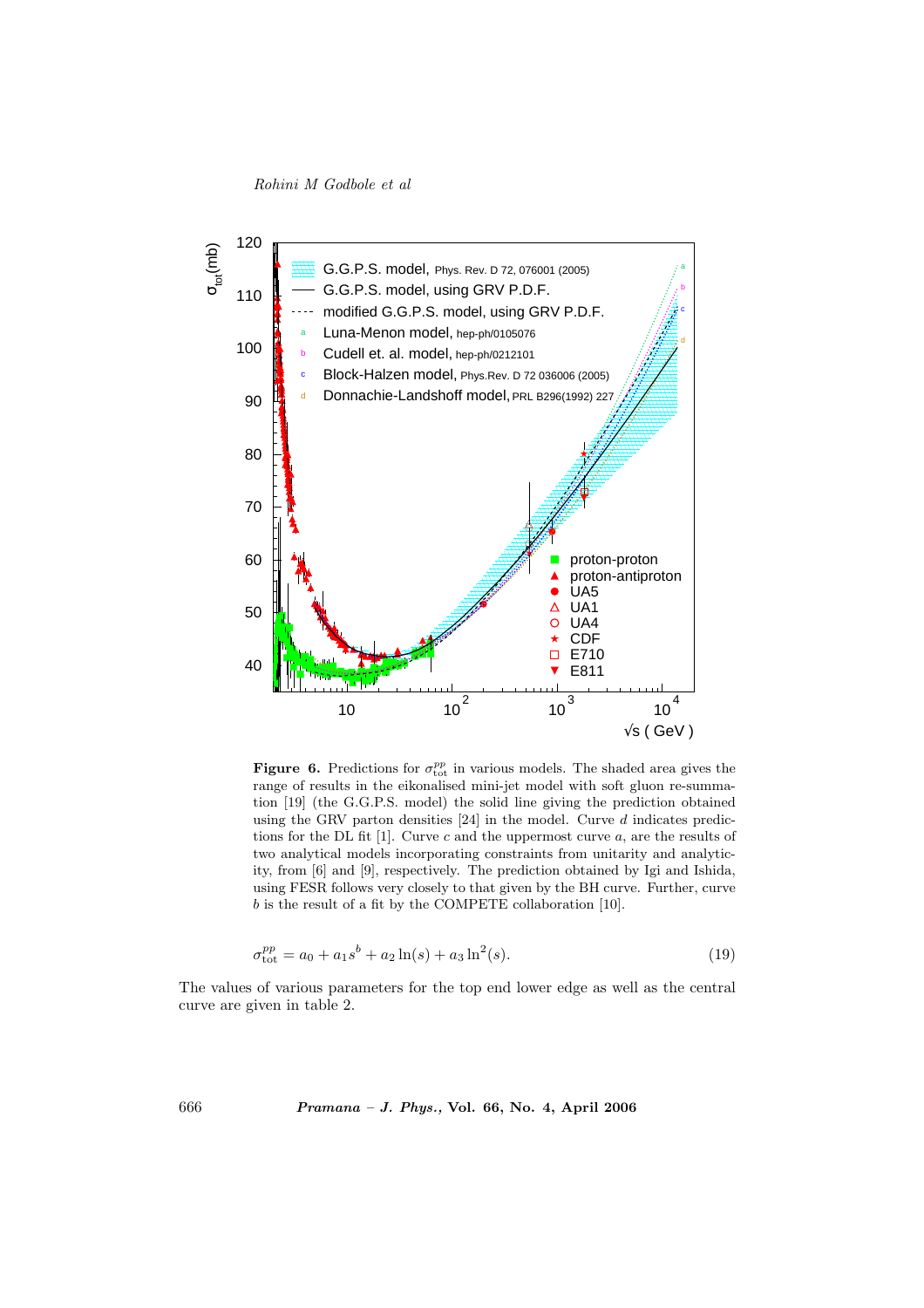Theoretical expectations for  $\sigma^{tot}$  at the LHC

Table 2. Values of  $a_0, a_1, a_2, a_3$  and b parton densities in the proton, for which the EMM (as described in ref. [19]) gives a satisfactory description of  $\sigma_{\text{tot}}^{pp}$ .

|            | $a_0$ (mb) | $a_1$ (mb) |         | $a_2$ (mb) | $a_3$ (mb) |
|------------|------------|------------|---------|------------|------------|
| Top edge   | 23.61      | 54.62      | $-0.52$ | 1.15       | 0.17       |
| Center     | $-139.80$  | 193.89     | $-0.11$ | 13.98      | $-0.14$    |
| Lower edge | $-68.73$   | 125.80     | $-0.16$ | 11.05      | $-0.16$    |

#### 4. Conclusions

We thus see that the range of the results for the  $\sigma_{\rm tot}^{pp}$  from our QCD motivated EMM model [19] spans the range of predictions made using the current data and general arguments of unitarity and/or factorisation. Further, we give  $\ln^2(s)$  parametrisation of the model results for  $\sigma_{\text{tot}}^{pp'}$  which may be used in evaluating the range of predictions for the underlying event at the LHC.

#### Acknowledgements

This work was supported in part through EU RTN contract no. CT 2002-0311. RG acknowledges partial support from the Department of Science and Technology, India under project no. SP/S2/K-01/2000-II. AG acknowledges support from MCYT under project no. FPA 2003-09298-CO2-01.

#### References

- [1] A Donnachie and P V Landshoff, Phys. Lett. B296, 227 (1992)
- [2] A Donnachie and P V Landshoff, Phys. Lett. B595, 393 (2004)
- [3] E710 Collaboration: N Amos et al, Phys. Rev. Lett. 68, 2433 (1992)
- [4] E811 Collaboration: C Avila et al, Phys. Lett. B445, 419 (1999)
- [5] CDF Collaboration: F Abe et al, Phys. Rev. D50, 5550 (1994)
- [6] M M Block and F Halzen, http://xxx.lanl.gov/abs/hep-ph/0510238, hep-ph/0510238
- [7] M M Block and F Halzen, Phys. Rev. D72, 036006 (2005)
- [8] K Igi and M Ishida, Phys. Lett. B622, 286 (2005)
- [9] R F Avila, E G S Luna and M J Menon, Phys. Rev. D67, 054020 (2003)
- [10] COMPETE Collaboration: J R Cudell et al, Phys. Rev. Lett. 89, 201801 (2002)
- [11] J R Cudell et al, http://xxx.lanl.gov/abs/hep-ph/0212101, hep-ph/0212101
- [12] R F Avila, S D Campos, M J Menon and J Montanha, http://xxx.lanl.gov/abs/hepph/0603035, hep-ph/0603035
- [13] D Cline, F Halzen and J Luthe, *Phys. Rev. Lett.* **31**, 491 (1973)
- [14] G Pancheri and C Rubbia, Nucl. Phys. A418, 117c (1984)
- [15] T K Gaisser and F Halzen, Phys. Rev. Lett. 54, 1754 (1985)
- [16] L Durand and P Hong, Phys. Rev. Lett. 58, 303 (1987)
- [17] G Pancheri and Y N Srivastava, Phys. Lett. B182, 199 (1986)